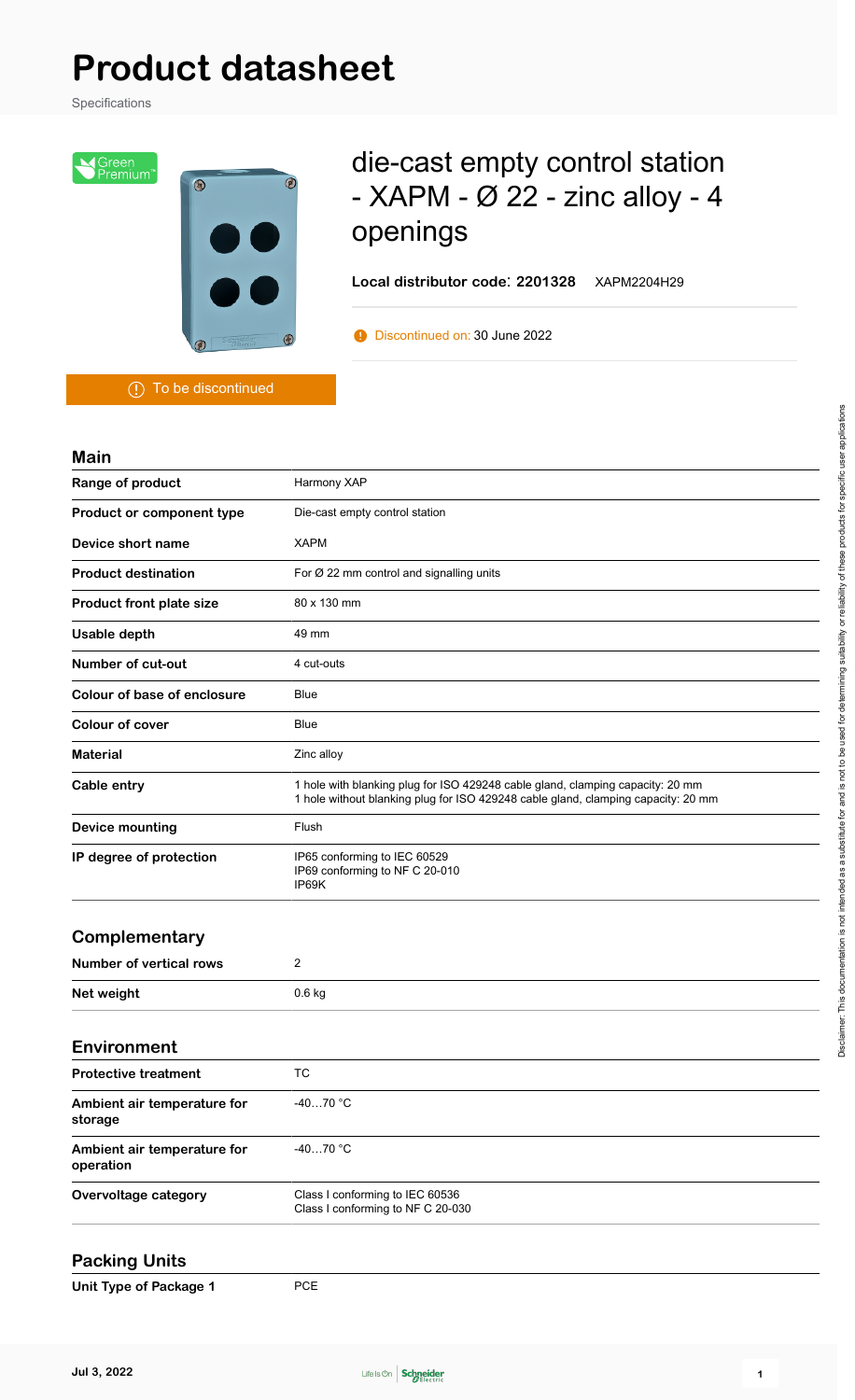| Number of Units in Package 1        | 1        |
|-------------------------------------|----------|
| Package 1 Weight                    | 695.9g   |
| Package 1 Height                    | 9 cm     |
| Package 1 width                     | 9.5 cm   |
| Package 1 Length                    | 15.5 cm  |
| <b>Unit Type of Package 2</b>       | S03      |
| <b>Number of Units in Package 2</b> | 12       |
| Package 2 Weight                    | 8.864 kg |
| Package 2 Height                    | 30 cm    |
| Package 2 width                     | 30 cm    |
| Package 2 Length                    | 40 cm    |

## **Offer Sustainability**

| Sustainable offer status          | Green Premium product                                                                    |  |  |  |  |  |  |
|-----------------------------------|------------------------------------------------------------------------------------------|--|--|--|--|--|--|
| <b>REACh Regulation</b>           | <b>REACh Declaration</b>                                                                 |  |  |  |  |  |  |
| <b>REACh free of SVHC</b>         | Yes                                                                                      |  |  |  |  |  |  |
| <b>EU RoHS Directive</b>          | Pro-active compliance (Product out of EU RoHS legal scope)<br><b>EU RoHS Declaration</b> |  |  |  |  |  |  |
| Toxic heavy metal free            | Yes                                                                                      |  |  |  |  |  |  |
| Mercury free                      | Yes                                                                                      |  |  |  |  |  |  |
| <b>RoHS</b> exemption information | <b>Yes</b>                                                                               |  |  |  |  |  |  |
| <b>China RoHS Regulation</b>      | <b>China RoHS declaration</b>                                                            |  |  |  |  |  |  |
| <b>Environmental Disclosure</b>   | <b>Product Environmental Profile</b>                                                     |  |  |  |  |  |  |
| <b>Circularity Profile</b>        | <b>End of Life Information</b>                                                           |  |  |  |  |  |  |
|                                   |                                                                                          |  |  |  |  |  |  |

### **Contractual warranty**

**Warranty** 18 months